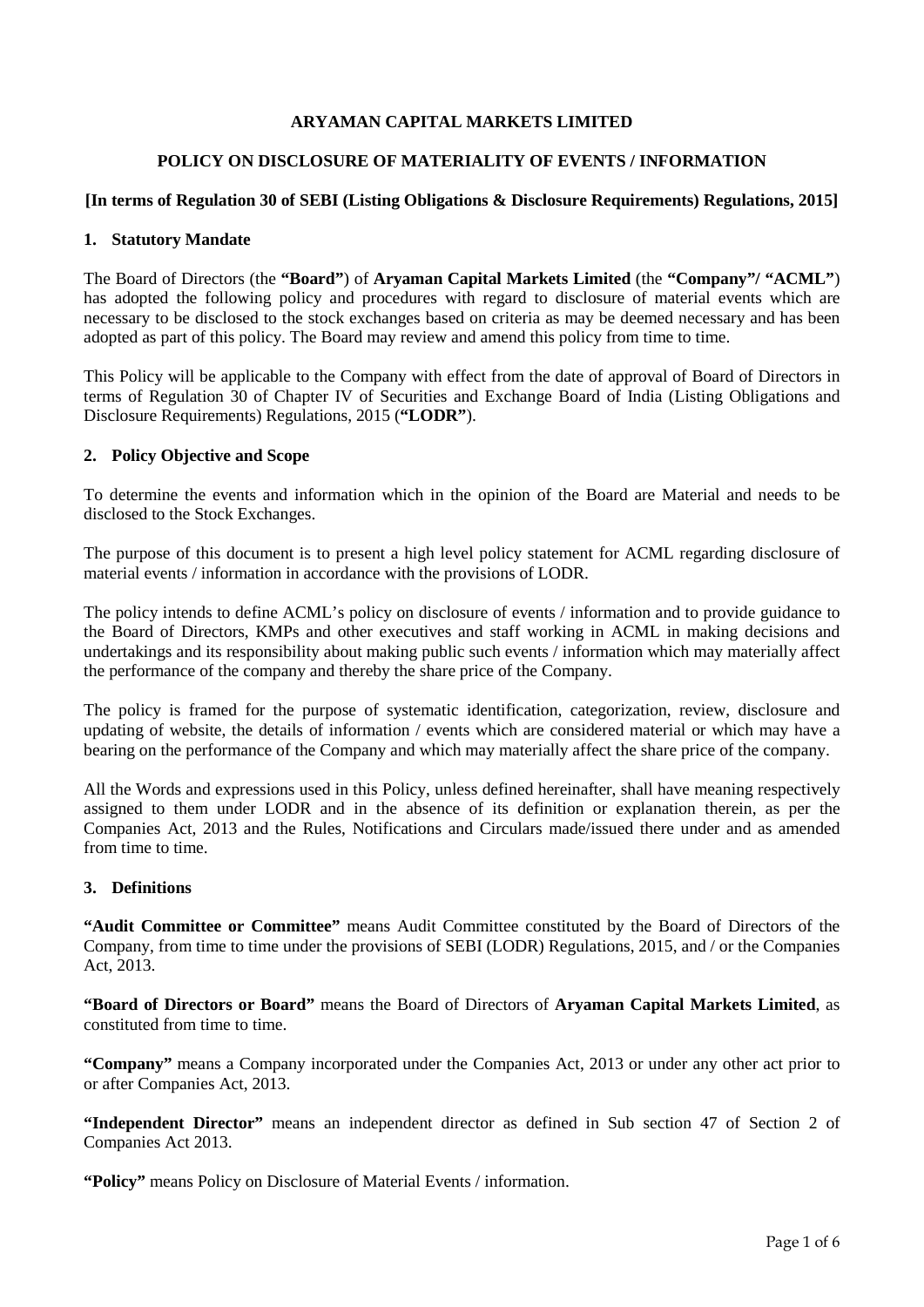**"Material Events"** are those that are specified in Para A of Part A of Schedule III of the LODR.

**"Other Events"** are those as may be decided by the Board from time to time and in accordance with Para B of Part A of Schedule III, as specified in sub-regulation (4) of LODR.

**"LODR"** means the Securities and Exchange Board of India (Listing Obligations and Disclosure Requirements) Regulations, 2015, as amended

**"Key Managerial Personnel"** (KMP) of the Company means an key managerial personnel as defined in Sub section 51 of Section 2 of Companies Act 2013.

#### **4. Policy**

Either based on the recommendation of the Audit Committee or Directors on suo-moto, the Board of Directors of the Company shall determine the events which are classified under different categories to be material and / or other events having a bearing on the performance of the Company and on the share price of the Company, which needs to be disclosed to the stock exchanges as per the time span specified against each category.

# **CATEGORY A**

Events considered Material in view of the Board of Directors which needs to be disclosed to the stock exchanges within 24 hours of the decision taken at the Board Meeting are:

1. Acquisition(s) (including agreement to acquire), Scheme of Arrangement (amalgamation/ merger/ demerger/restructuring), or sale or disposal of any unit(s), division(s) or subsidiary of the listed entity or any other restructuring.

Explanation - For the purpose of this sub-para, the word 'acquisition' shall mean,-

- (i) Acquiring control, whether directly or indirectly; or,
- (ii) Acquiring or agreeing to acquire shares or voting rights in, a company, whether directly or indirectly, such that -
	- (a) The listed entity holds shares or voting rights aggregating to five per cent or more of the shares or voting rights in the said company, or;
	- (b) There has been a change in holding from the last disclosure made under sub-clause (a) of clause (ii) of the Explanation to this sub-para and such change exceeds two per cent of the total shareholding or voting rights in the said company.
- 2. Issuance or forfeiture of securities, split or consolidation of shares, buyback of securities, any restriction on transferability of securities or alteration in terms or structure of existing securities including forfeiture, reissue of forfeited securities, alteration of calls, redemption of securities etc.
- 3. Revision in Rating(s).
- 4. Outcome of Meetings of the board of directors: The listed entity shall disclose to the Exchange(s), within 30 minutes of the closure of the meeting, held to consider the following:
	- (i) dividends and/or cash bonuses recommended or declared or the decision to pass any dividend and the date on which dividend shall be paid/dispatched;
	- (ii) any cancellation of dividend with reasons thereof;
	- (iii) the decision on buyback of securities;
	- (iv) the decision with respect to fund raising proposed to be undertaken
	- (v) increase in capital by issue of bonus shares through capitalization including the date on which such bonus shares shall be credited/dispatched;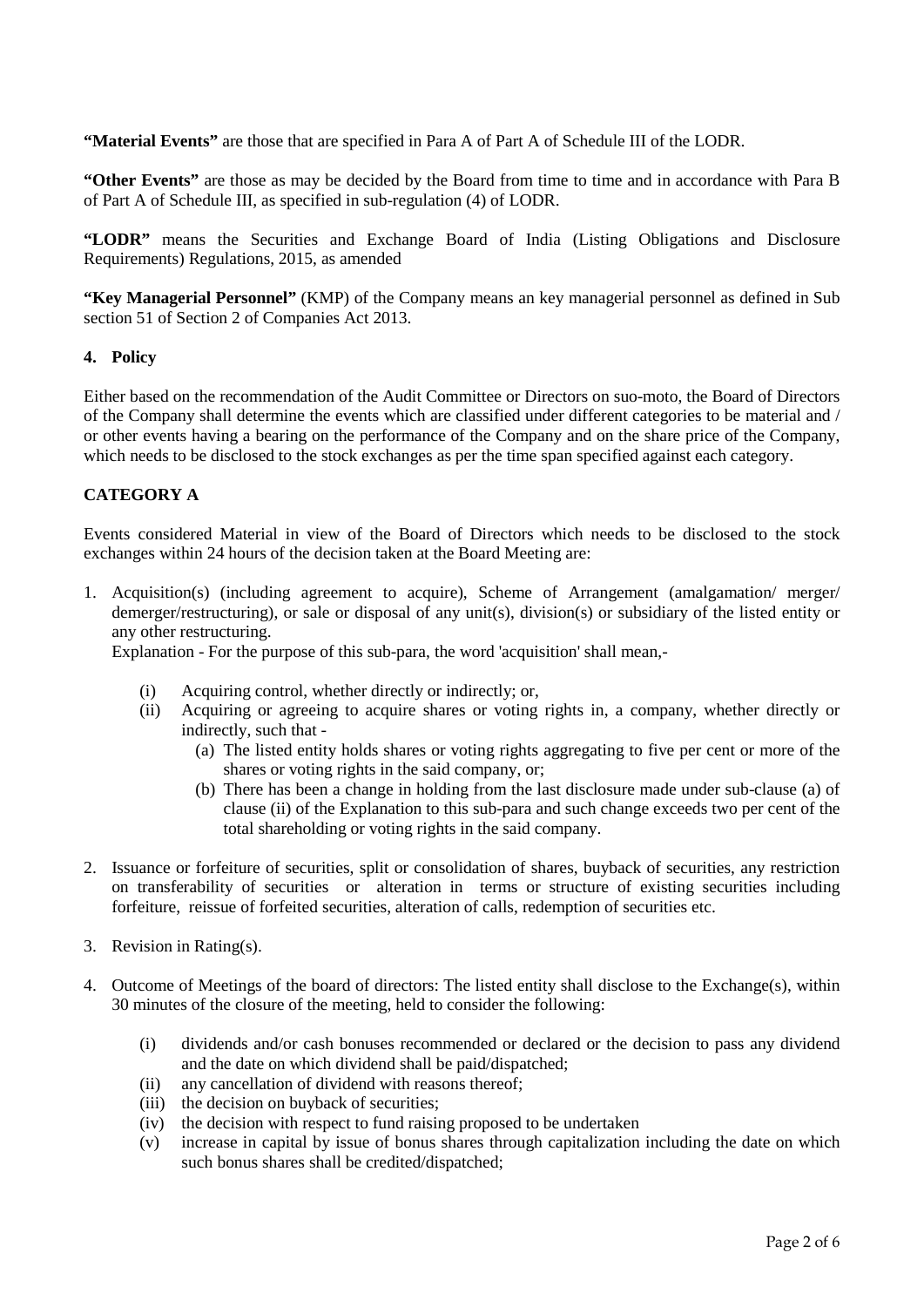- (vi) reissue of forfeited shares or securities, or the issue of shares or securities held in reserve for future issue or the creation in any form or manner of new shares or securities or any other rights, privileges or benefits to subscribe to;
- (vii) short particulars of any other alterations of capital, including calls;
- (viii) financial results;
- (ix) Decision on voluntary delisting by the listed entity from stock exchange(s).
- 5. Agreements (viz. shareholder agreement(s), joint venture agreement(s), family settlement agreement(s) (to the extent that it impacts management and control of the listed entity), agreement(s)/treaty (ies)/contract(s) with media companies) which are binding and not in normal course of business, revision(s) or amendment(s) and termination(s) thereof.
- 6. Fraud/defaults by promoter or key managerial personnel or by listed entity or arrest of key managerial personnel or promoter.
- 7. Change in directors, key managerial personnel (Managing Director, Chief Executive Officer, Chief Financial Officer , Company Secretary etc.), Auditor and Compliance Officer.
- 8. Appointment or discontinuation of share transfer agent.
- 9. Corporate debt restructuring.
- 10. One time settlement with a bank.
- 11. Reference to BIFR and winding-up petition filed by any party / creditors.
- 12. Issuance of Notices, call letters, resolutions and circulars sent to shareholders, debenture holders or creditors or any class of them or advertised in the media by the listed entity.
- 13. Proceedings of Annual and extraordinary general meetings of the listed entity.
- 14. Amendments to memorandum and articles of association of listed entity, in brief.
- 15. Schedule of Analyst or institutional investor meet and presentations on financial results made by the listed entity to analysts or institutional investors;

**Note:** If the Management is not in a position to inform the stock exchange within 24 hours of the decision taken at the Board Meeting, then it shall inform the stock exchange as soon as it is possible with an explanation as to the reason for delay in disclosing the said information.

#### **CATEGORY B**

Events which shall be disclosed upon application of the guidelines for materiality referred in subclause (4) of Regulation (30)/Miscellaneous Events / Decisions not considered Material in view of the Board of Directors, which however, needs to be disclosed to the stock exchanges as soon as possible when the necessary information is ready to be publicised which are:

- 1. Commencement or postponement of the date of commercial production or operation of any unit / division.
- 2. Change in the general character or nature of business brought about by arrangements for strategic, technical manufacturing or marketing tie-up, new line of business or closure of operations of any unit / division.
- 3. Capacity addition or new product launch.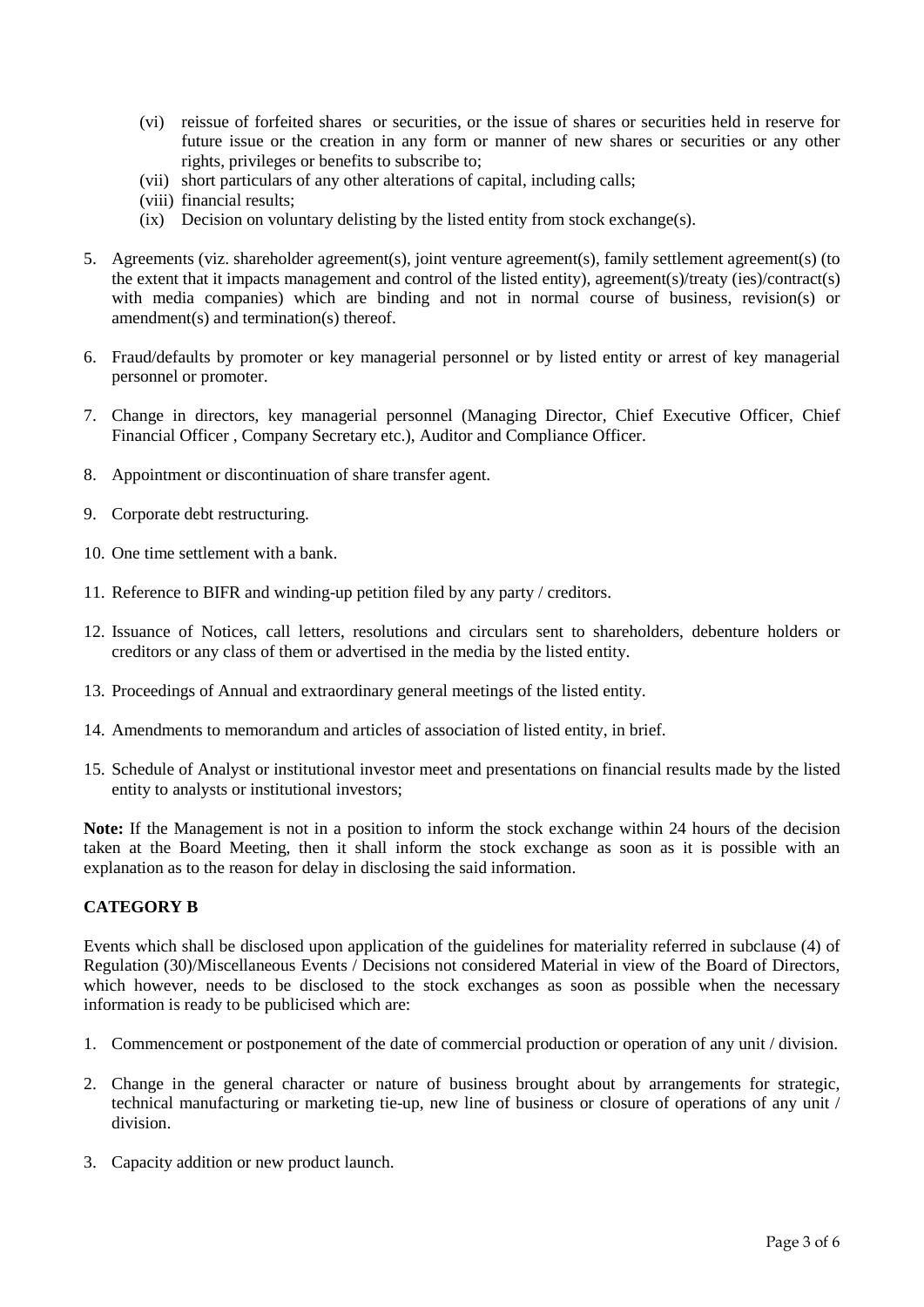- 4. Awarding, bagging/receiving, amendment or termination of awarded/bagged orders/contracts not in the normal course of business.
- 5. Agreements for loan or agreement(s) which are binding and not in the normal course of business and revision(s) or amendment(s) or termination(s) thereof .
- 6. Disruption of operation of any one or more units due to natural calamity (earthquake, flood, fire etc.), force majeure, or events such as strikes, lockouts etc..
- 7. Effect(s) arising out of change in regulatory framework applicable to the listed entity.
- 8. Litigation(s) / dispute(s) / regulatory action(s) with impact.
- 9. Fraud/Defaults etc. By directors (other than Key Managerial Personnel) or employees of the listed entity.
- 10. Options to purchase securities including ESOP/ESPS scheme.
- 11. Giving of guarantees or indemnity or becoming a surety for any third party.
- 12. Granting, withdrawal, surrender, cancellation or suspension of key licenses or regulatory approvals.
- 13. Emergence of new technologies,
	- (i) Expiry of patents.
	- (ii) Change in accounting policy.
	- (iii) Any other information that may be deemed necessary jointly and severally by the

KMPs of the Company who would consider that it is necessary for the holders of the securities of the listed entity to appraise its position and to avoid the establishment of a false market.

- 14. The Board may in its discretion also authorise the KMPs to disclose such events, information or material that in its wisdom may be necessary for the Members of the exchange to know the information.
- 15. The Management shall periodically bring to the attention of the Board of Directors of the Company, all information, events or materials which in its opinion has to be brought to the attention of the Members of the Stock Exchanges.
- **5. Criteria for disclosure of events / information** mentioned in Category B above:
- 1. The omission of an event or information which would likely to result in discontinuity or alteration of event or information already made available publicly or
- 2. The omission of an event or information is likely to result in significant market reaction if the said omission came to light at a later date;
- 3. In case where the criteria of an event / information does not fall in the categories mentioned above, but still in the opinion of the board of directors considered material.

#### **6. Authority for determination of Materiality of events / information**

The Key Managerial Personnel (KMPs) consisting of the Managing / Whole-time Director, Chief Financial Officer and the Company Secretary are hereby jointly and severally authorised to determine whether the event / information is material or not and in turn about its time line for disclosure based on the category of information as specified above to the stock exchanges, subject to such information being placed prior to or at the immediate Board Meeting held after the said information being made public.

#### **7. Website Updating / Update to stock exchanges**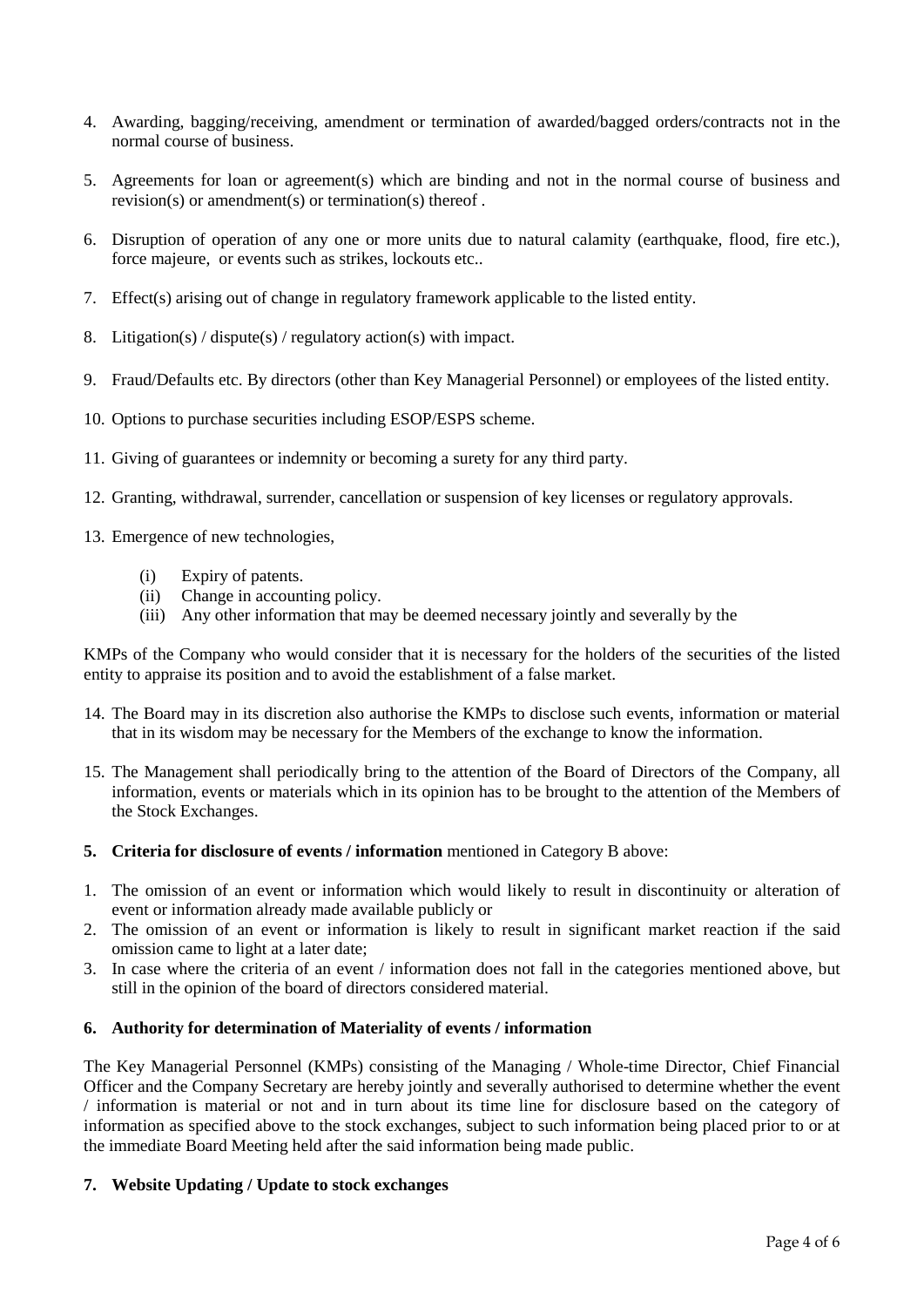The Company shall update all disclosures made under the regulations to the stock exchanges in its website and shall be continued to be hosted in the website for a minimum period of five years and thereafter archived as per the document retention policy of the Company.

The Compliance Officer, of the Company, shall give updates to the Board of Directors and to the Stock Exchanges on any material event that may have been first informed to the stock exchanges including further developments, if any, on such events. Such updates shall also be hosted on the website of the Company.

#### **8. Disaster Preparedness**

ACML maintains a Business Continuity Plan (BCP) designed to ensure safety of staff as well as members of the general public, safeguard the documents and records pertaining to all material / non-material events and information which would enable to return to normal operations with minimal disruption. Detailed procedures for responding to an incident are part of the BCP.

In the event of major incident, the first priority is the safety of the people, followed by immediate action to rescue or prevent further damage to the records. Depending on the immediate threat, emergency response and recovery actions will take priority over all other Company activities.

The Company has made appropriate provision for the backup of its digital collections, . The backup copies are actively maintained to ensure their continued viability. The Company's BCP ensures that the digital collections and technical infrastructure required to manage and access them can be restored in the event of an emergency.

#### **9. Authorisation to KMPs to suo moto accept / deny reported event or information**

The Key Managerial Personnel (KMPs) consisting of the Managing / Whole-time Director, Chief Financial Officer and the Company Secretary are hereby jointly and severally authorised to suo moto accept / deny any report event or information, which has been unauthorised made public by media or by any other means including but not limited to electronic means. They are further authorised to respond to the rumours amongst the general public, which has no basis or documentation, in a way which best protects the interests of the Company. Such action taken by the KMPs shall however, be brought to the attention of the Board of Directors at its immediately subsequent meeting.

#### **10. Compliance Officer**

The Compliance Officer for the Purpose of complying with the provisions of LODR shall be the Company Secretary of the Company.

#### **11. Policy Review**

This policy shall be subject to review as may be deemed necessary and to comply with any regulatory amendments or statutory modifications and subject to the necessary approvals of the Board of Directors.

#### **12. Board's Approval**

This policy was approved by the Board of Directors at its meeting held on the date of approval of Board of **Directors** 

#### **13. Queries Raised By the Stock Exchange:**

The Company shall provide specific and adequate reply to all queries raised by stock exchange with respect to any events or information. Provided that the stock exchange shall disseminate information